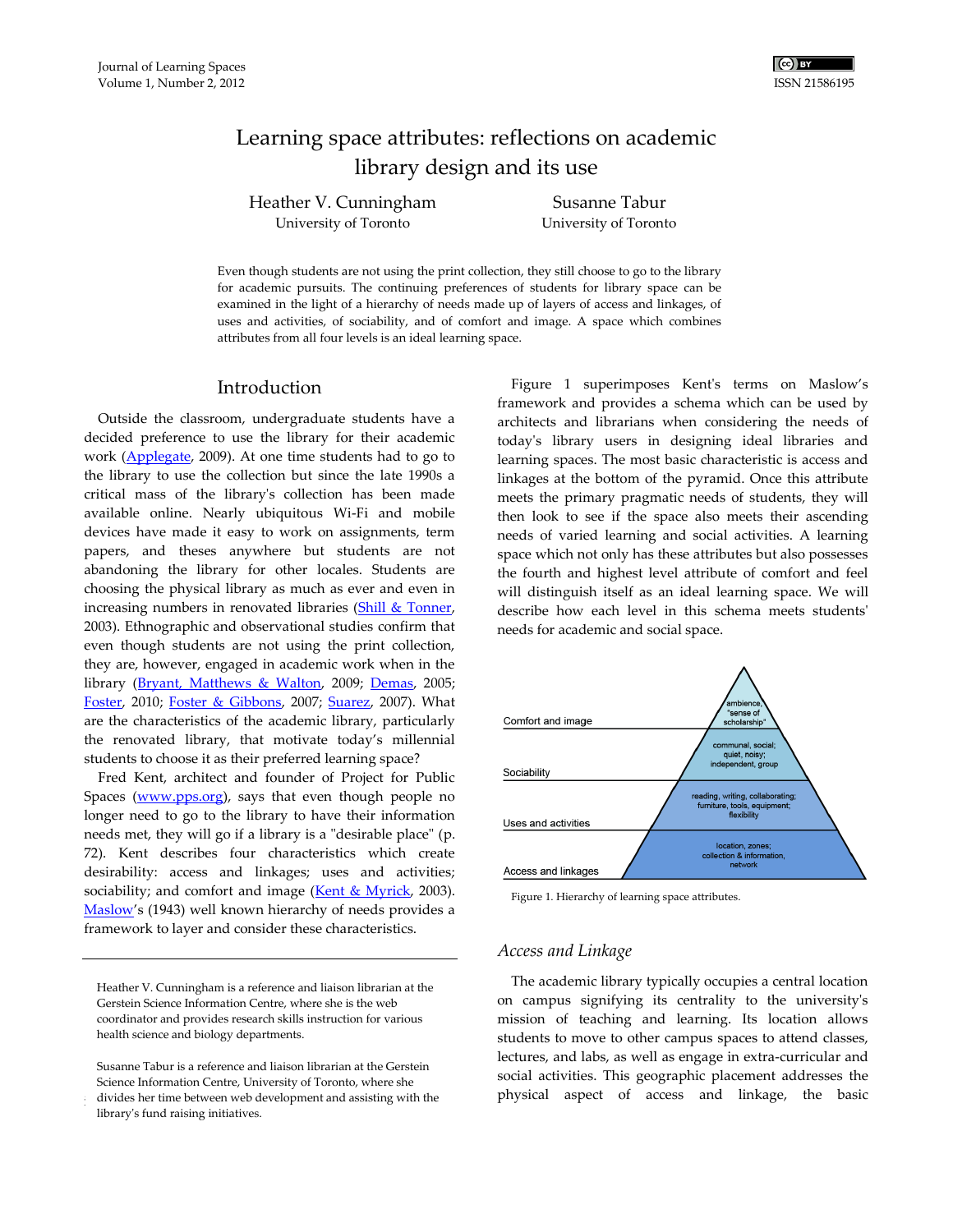characteristic which motivates students to utilize library learning spaces. Day-mapping exercises, photo diaries, and ethnographic interviews conducted by [Foster and Gibbons](#page-4-4) (2007) at the University of Rochester and [Delcore et al.](#page-4-5) (2009) at California State University, Fresno illustrate the densely scheduled and manifold activities students are engaged in daily. Many of these students "view the library as the 'center' of their day" ([Foster & Gibbons,](#page-4-4) 2007, p.52).

The concept of access and linkage has implications within the physical library. Library learning spaces typically consist of sub-spaces or zones intended for different activities such as quiet study, group work, socializing, eating, mobile phone usage, and computer access. These zones can be delineated by permanent or moveable barriers, by design elements such as furniture or carpet coloration, or through mutually understood tacit behavioral agreements. Students indicate a strong desire to easily move from group to individual to media/computer lab spaces as they move through the activities and modes needed to conduct their research, writing, studying, and socializing in their highly scheduled and time constrained days [\(Delcore et al.,](#page-4-5) 2009; [Foster & Gibbons,](#page-4-4) 2007; [Gfeller,](#page-5-4)  [Butterfield-Nagy & Grignon,](#page-5-4) 2011; [Twait,](#page-5-5) 2009). Individuals in a quiet zone still like to be near friends working together in a group study space. When student input for library spaces is gathered, students often suggest individual or quiet spaces be located near group spaces, or at least on the same floor. Open sightlines for safety and wayfinding and jargon-free signage are also crucial.

[Acker and Miller](#page-4-6) (2005) describe the value of learning spaces for contemporary students as 'how effectively and efficiently the space provides access to learning resources. These resources include other students, access to information technologies and Web content, and flexible student and faculty space configurations that support efficient learning' (p. 3). Empirical evidence that the library provides such valuable space can be seen in [Suarez](#page-5-1)'s (2007) conclusions after observing students in the library were actively engaged in 'reading, writing, consulting with fellow students, using computers to do literature searching, communicating with others, and writing assignments' (Conclusions section, para. 6).

Access and linkage ties in well with the library's traditional mission of providing patrons access to recorded knowledge. Students not only access the library's collection, both print and online, but also collections and information resources from other universities and research centers through network access and inter-library loan. The concept of linking to the collection also has a psychological aspect to it eloquently presented by  $Foster$  (2010) when describing science students' preference for being in the science library at the University of Rochester and their

expressed desire to be surrounded by the body of knowledge and achievement from their chosen field. Space was important to how the students represented themselves as scientists. Even though today's students may not be as engaged with the print collection to the degree of previous generations of young scholars, they still have a need for subliminal linkage to the physical collection and the tradition of scholarship.

#### *Uses and activities*

Several ethnographic studies in academic libraries in Canada, the United Kingdom, and the United States have shown that students are engaged in academic work the majority of the time they are in the library and participating to a lesser degree in social behaviors. Occasionally, some of these social and leisure activities occur simultaneously while students are engaged in academic activities. The millennial generation is known for its ability to multi-task. [\(Bryant et al.,](#page-4-1) 2009; [Delcore et al.,](#page-4-5) 2009; [Foster & Gibbons,](#page-4-4) 2007; [Suarez,](#page-5-1) 2007). Students often spend many hours within the library and therefore need a place that is welcoming, comfortable, and can meet their many needs as they arise. [Applegate](#page-4-0) (2009) states that "an effective library is one that addresses the entire spectrum of student needs, [and] does so as part of the entire student space-use ecology on a campus" (p. 345).

Consistent themes emerge from visioning exercises, design charrettes, and interior design workshops conducted at various universities to gather student input on "ideal" library space. Students have a myriad of activities they conduct during the process of writing papers and assignments and these require different spaces, furniture, and tools [\(Delcore et al.,](#page-4-5) 2009; [Foster & Gibbons,](#page-4-4) 2007; [Twait,](#page-5-5) 2009). They require comfortable seating, large tables, photocopiers, whiteboards, office supplies, and computers, scanners, and printers in spite of the large percentage who have personal computing devices [\(Foster,](#page-4-3) 2010; [Foster & Gibbons,](#page-4-4) 2007). Successful learning spaces supply furniture and equipment to meet student needs.

Today's pedagogy emphasizes group and collaborative work. A major trend in library renovation is to increase the amount of group study space to accommodate this practice [\(Bennett,](#page-4-7) 2003; [Shill & Tonner,](#page-5-0) 2003; [University Leadership](#page-5-6)  [Council,](#page-5-6) 2011). Increasing group spaces should not be at the expense of quiet spaces, however. Students consistently design ideal spaces with quiet areas and indicate noise dampening features. The desire for quiet, contemplative study is as strong as ever and a common student complaint often involves the lack of quiet space within the library [\(Suarez,](#page-5-1) 2007).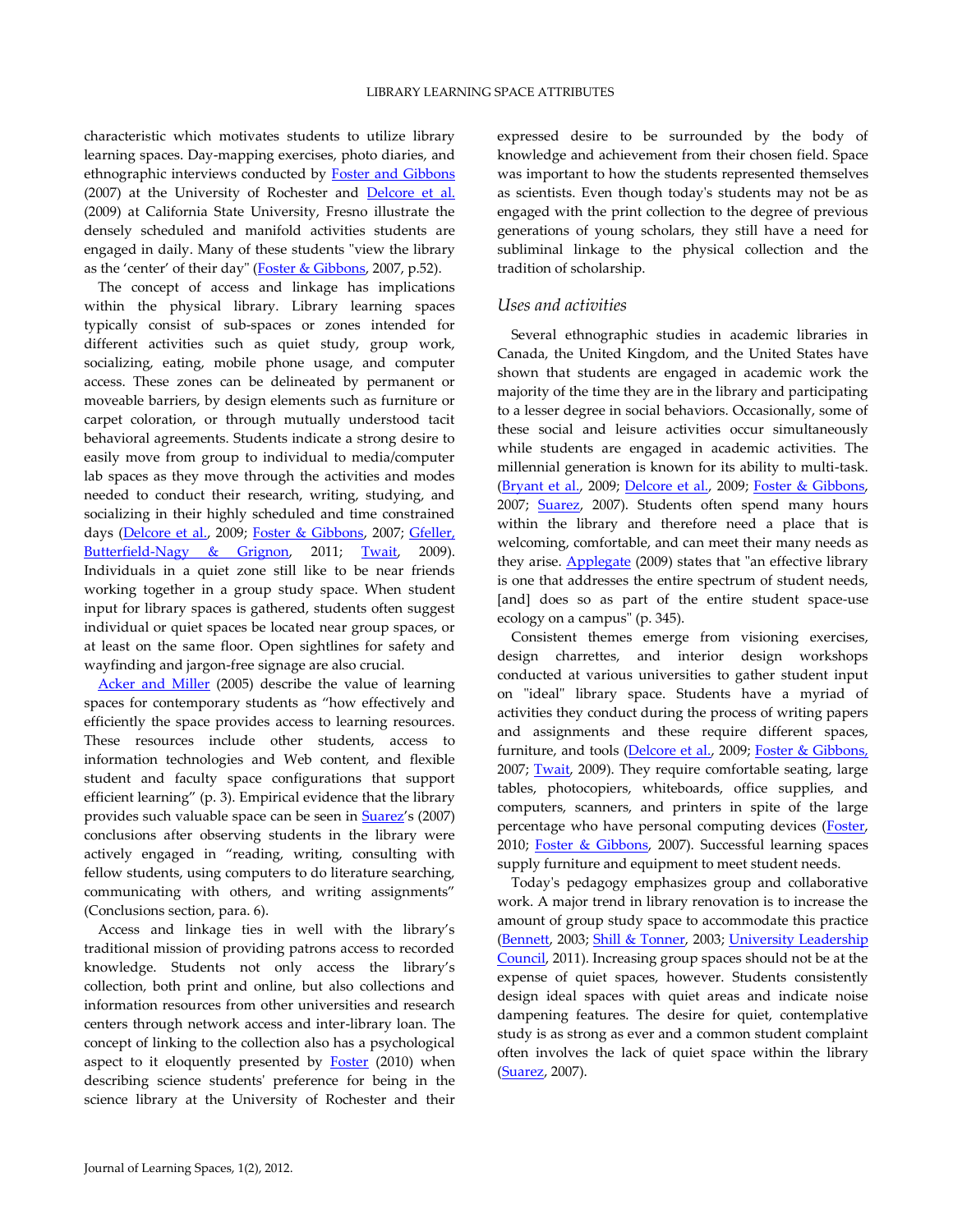A growing trend in library renovations and new construction has been to create a one-stop facility for student needs by incorporating non-traditional units such as cafés, writing centers, classrooms, museums, student services centers, and other types of units, both academic and non-academic, into the library (Shill  $&$  Tonner, 2003; [University Leadership Council,](#page-5-6) 2011). While the impact of these other units is outside the scope of this article, it is interesting to note that [Shill and Tonner](#page-5-7) (2004) found, with the exception of writing labs and art galleries, the inclusion of facilities such as classrooms, computer labs, and cafés did not significantly increase traffic to the library and concluded "there is no evidence that the presence of particular nonlibrary facilities has a significant impact on library exit counts" (p. 143).

Another trend in next generation library space planning combines flexibility and modularity [\(Acker & Miller,](#page-4-6) 2005; [Freeman,](#page-4-8) 2005; [University Leadership Council,](#page-5-6) 2011). Patrons should be able to reconfigure the space quickly to meet their just-in-time needs. [Foster and Gibbons](#page-4-4) (2007) referred to this as "rebootable" since students can temporarily customize the space as needs arise and this space can then be quickly reorganized to accommodate the next group of students (p. 25). This will ensure the library can continue to meet the changing and future uses and activities of its students and faculty.

#### *Sociability*

Going to the library to study and work, instead of remaining in the comfort of home, is a choice for interaction and inclusion. Whether engaging with the literature or intent upon independent or group work within the library, one is choosing a social space and social activity. The internet encourages isolation, yet Google Scholar's motto "stand on the shoulders of giants" acknowledges the interconnectedness of knowledge creation with sociability.

[Gayton](#page-4-9) (2008) describes the "communal library" of quiet contemplative independent study and the "social library" of collaborative group work and conversation. Both aspects require different spaces and design and both are equally important learning spaces in today's library (p. 60). Communal carrel spaces are usually in areas designated as quiet while group study rooms are in noisier social areas. However, these areas are not mutually exclusive: [Applegate](#page-4-0) (2009) discovered that group study rooms are also popular for individual study; **Bryant**, Matthews, and [Walton](#page-4-1) (2009) observed during their ethnographic study of an open library space primarily intended for groups that a high number of students used the area for independent study. Different students have different requirements for quiet, privacy, and social inclusion. There is no "ideal"

learning space with regards to level of sociability; both communal and social spaces are required.

The traditional reading room is a hallmark of the academic library and remains one of the most popular campus learning spaces. Spaces that manifest tradition, in such things as long wooden tables and decorative task lighting, enforce quiet traditional work [\(Foster,](#page-4-3) 2010). [Demas](#page-4-2) (2005) describes the motivation to choose "the unique pleasure of being alone, in a quiet place, while simultaneously being in a public place associated with scholarship... it is a place to see and be seen while working privately" (p. 29). Similarly [Freeman](#page-4-8) (2005) states "a significant majority of students still considers the traditional reading room their favorite area of the library" (p. 6) and [Gayton](#page-4-9) (2008) concludes the value of libraries lies in these communal spaces which support and enhance serious study.

The need to see others and be seen is primal to human nature and a strong motivating force to choose a library learning space. Students want to be near their friends, even if their friends use a different sub-space or zone. Students want to build relationships with other students and the library is the ideal place where they can see each other, meet, and form connections. Building relationships with librarians whom students may recognize from an in class lecture, or else from seeing on a regular basis within the library is another important element in social partnerships and academic success. Some libraries also provide office space for faculty members and graduate students, adding to the sociable environment.

#### *Comfort and image*

Comfort and image is the highest order attribute in our schema and the most difficult to define. It is the most crucial attribute with regards to imbuing motivation in students to use library space and maintain usage into the future. [Demas and Scherer](#page-4-10) (2002) refer to this as "esprit de place" where space, architecture, furnishings, décor, and integration into the community's needs and ethos combine to create a transcendent space (p. 65). Many articles, reports, and books have been written about "library as place" and how traditional libraries are viewed as sacred, timeless, classic, high-road, awe-inspiring, and other similar adjectives [\(Buschman & Leckie,](#page-4-11) 2007; Demas & [Scherer,](#page-4-10) 2002; [Freeman,](#page-4-8) 2005; [Jackson & Hahn,](#page-5-8) 2011; [Loder,](#page-5-9) 2010). Even though this intangible aspect is difficult to quantify and qualify, it has a solid impact upon library usage. [Shill and Tonner](#page-5-0) (2003) reported "overall ambience" rated as excellent increased from 2.5% in pre-renovation to 70.4% post renovation for the libraries they surveyed. Clearly a significant effort had been put into creating a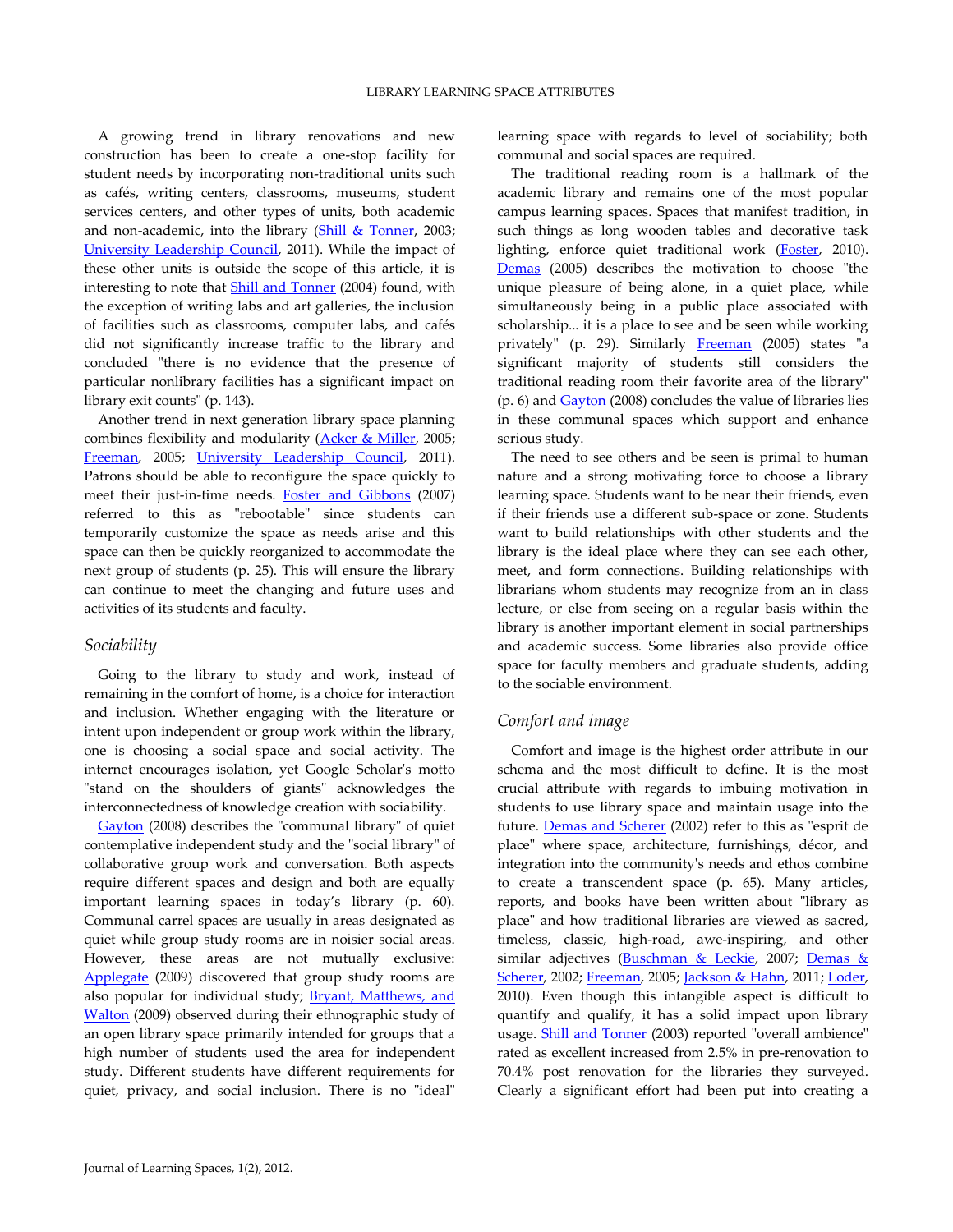more welcoming and pleasant environment. In their analysis of library usage patterns, Shill and Tonner (2004) determined a similar strong positive correlation between quality of overall ambience and usage of the library and found that "quality of user work space" and "quality of layout" were very strong predictors of increased usage of the library whereas simply increasing the number of group study rooms did not lead to increased usage. Many articles have been written about the sense of scholarship and connection to higher principles felt in a traditional library. [Freeman](#page-4-8) (2005) writes

*upon entering the library, the student becomes part of a larger community – a community that endows one with a greater sense of self and higher purpose. Students inform us that they want their library to 'feel bigger than they are.' They want to be part of the richness of the tradition of scholarship as well as its expectation of the future. They want to experience a sense of inspiration. (p. 6)*

When [Twait](#page-5-5) (2009) conducted a design course with students, they created a library with a grand entrance in order to signify its importance as a place of higher learning and to inspire pride in students and their college. [Antell](#page-4-12)  [and Engel](#page-4-12) (2006) and [Jackson and Hahn](#page-5-8) (2011) describe traditional library architecture, design, and spaces and the effect these features have upon people, especially their striving for academic achievement. [Tony Hiss](#page-5-8) (1991) describes "simultaneous perception" which is our awareness and experience of the character, essence, resonance, charm, and aura of the place around us and the profound impact this has upon us as we go about our work or activities (p. 3). Traditional library spaces, through affective resonance or simultaneous perception or some other means, are able to harmonize the student experience with the principles and goals of higher education.

When student input is gathered in exercises to design their ideal library, a consistent element has been a preference for a comfortable and "scholarly" atmosphere. Students choose mahogany furniture, old style lamps, fireplaces, and nice carpets [\(Delcore et al.,](#page-4-5) 2009; Foster & [Gibbons,](#page-4-4) 2007; [Gfeller, et al.,](#page-5-4) 2011; [Twait,](#page-5-5) 2009). Research conducted by **Jackson and Hahn** (2011) in which students were shown images of both traditional and modern library interiors, exteriors, and objects, students overwhelmingly preferred the images classed as traditional and reported "an increased desire to use the materials in the traditional library and the library space itself" (p. 435). They also chose images of traditional libraries as better supporting the university's motto or mission statement. Students clearly desire modern technology embedded in traditional spaces.

Another recurring element that emerged from student input and design exercises is the desire for natural light

[\(Delcore, et al.,](#page-4-5) 2009; [Foster & Gibbons,](#page-4-4) 2007; [Gfeller et al.,](#page-5-4) 2011; [Twait,](#page-5-5) 2009). Student preference is for abundant natural light with a decided aversion to fluorescent lighting. As a result of a charrette design exercise conducted at the University of Rochester, floor-to-ceiling windows were incorporated into the design of a renovated library and the furniture layout was changed to place tables for group work by these windows. Students reasoned they would be spending the majority of their time engaged in group work and thus wanted to be situated in the prime real estate window area [\(Foster & Gibbons,](#page-4-4) 2007). [Kilic and](#page-5-10)  [Hasirci](#page-5-10) (2011) concluded daylight has a strong effect upon patron preference and satisfaction with using the library. [Shill and Tonner](#page-5-7) (2004) confirm that natural light was one of the strongest determining factors with regards to postrenovation library usage. When **Loder** (2010) visited new or newly renovated university libraries to determine how they are tackling energy needs, what struck him most was the trend towards abundant natural light which resulted in a warm and friendly atmosphere. Loder writes "the most noticeable overall characteristic of all these libraries were their attention to enhanced personal patron comfort, including lots of varied seating, softer natural light, wide tables near windows, and user-controlled task lighting" (p. 353). Sunlight, a free and abundant natural resource, has a powerful effect upon creating a comfortable and usable learning space.

The display of artwork is not only an important feature consistently mentioned in student feedback but also a current design trend and artwork created by or depicting the university community is particularly valued (Delcore et [al.,](#page-4-5) 2009; [Demas,](#page-4-2) 2005; [Gfeller et al.,](#page-5-4) 2011; [Loder,](#page-5-9) 2010). This should not be considered a frivolity. During our library's renovations a prominent work of art had to be temporarily removed for safety resulting in howls of protest, even letters, from library patrons; library administration was forced by popular demand to guarantee the picture would be returned after renovations.

# Conclusion

The science library we work in has undergone staged renovations for the past decade culminating in the restoration of a large, dark, and uninviting reading room, seldom used by anyone, back to its sunlit Victorian grandeur, now often filled to capacity. We have seen firsthand how the different stages of renovation have correlated with Kent's characteristics of desirability as depicted in our schema. Constructed in 1892, renovations have addressed current pedagogy and added technological features in a traditional library creating a campus destination used by all levels of students in all disciplines.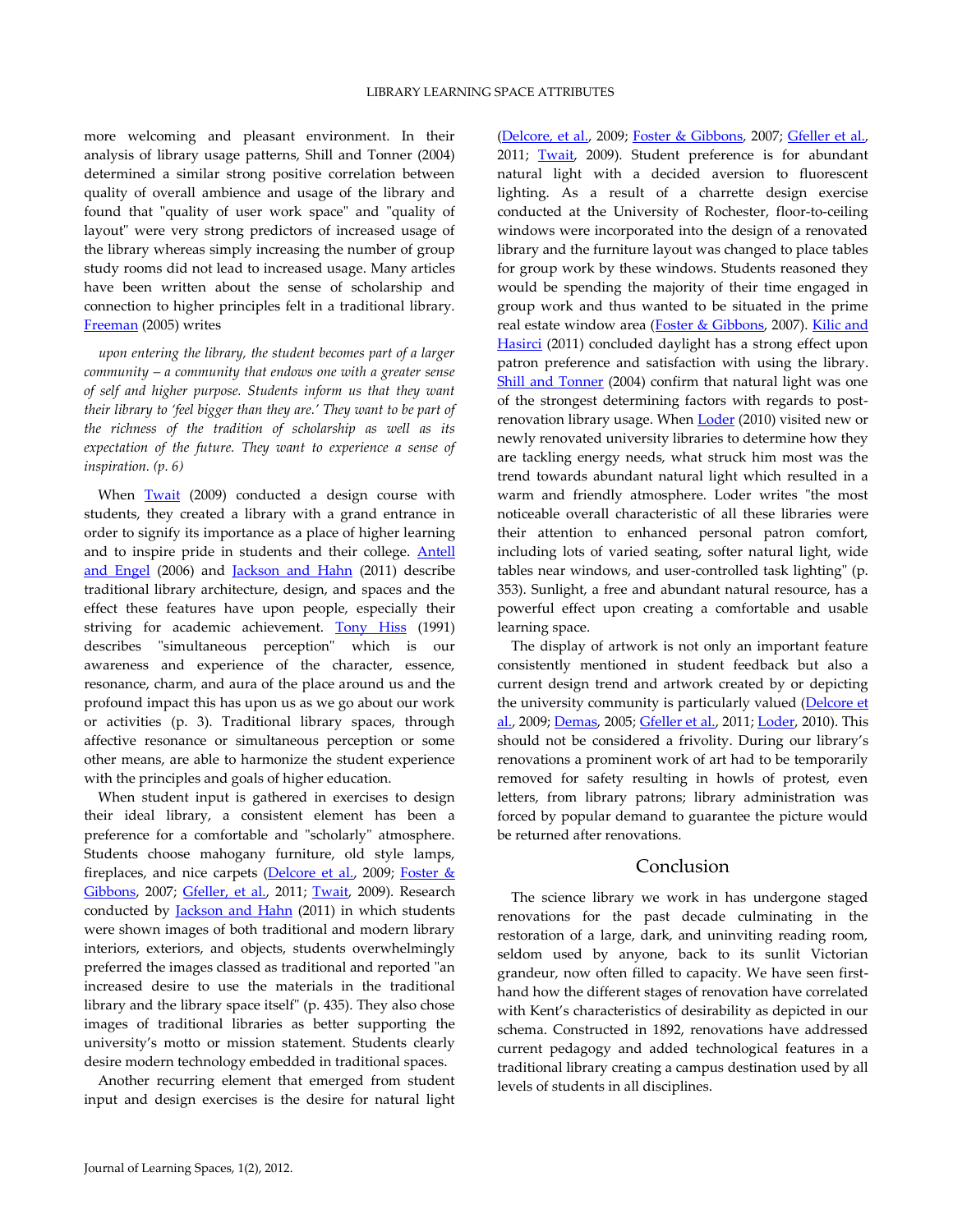The future of academic libraries does look promising. [Antell and Engell](#page-4-13) (2007) discovered that younger scholars are more passionate supporters of the physical library than older scholars. They concluded

*perhaps it is because younger scholars came of age in the Internet era that they so appreciate the physical surroundings of the library: because they have not had to use the library materials as intensively as previous generations of scholars, perhaps they have learned to seek out the library space to find the very qualities that the electronic experience lacks: a sense of sanctuary, an intellectual state of mind, [and] a "spiritual sensation of knowledge"...(p. 176)*

Other campus spaces may meet some requirements such as Wi-Fi, comfortable seating, large tables or accommodations for groups and conversation, but few also combine the communal, contemplative, and scholarly atmosphere.

The library has always been more than a warehouse for recorded knowledge. It provides a place for contemplation, integration, and creation of new ideas or knowledge. A well designed academic library that encompasses all of Kent's requirements for desirability can truly become a transcendent learning space.

# Acknowledgements

We would like to thank Jeff Heeney, Reference Specialist at the Gerstein Science Information Centre, for his creative work on designing the figure for this article.

## References

- <span id="page-4-6"></span>Acker, S. R., & Miller, M. D. (2005). Campus learning spaces: Investing in how students learn. *Educause Research Bulletin*, 8, 1-11. Retrieved from <http://net.educause.edu/ir/library/pdf/ERB0508.pdf>
- <span id="page-4-12"></span>Antell, K., & Engel, D. (2006). Conduciveness to scholarship: The essence of academic library as place. *College & Research Libraries*, 67(6), 536-560.
- <span id="page-4-13"></span>Antell, K., & Engel, D. (2007). Stimulating space, serendipitous space: Library as place in the life of the scholar. In J. E. Buschman, & G. J. Leckie (Eds.), *Library as place: History, Community, and Culture* (pp. 163 - 176). Westport, Connecticut: Libraries Unlimited.
- <span id="page-4-0"></span>Applegate, R. (2009). The library is for studying: Student preferences for study space. *Journal of Academic Librarianship*, 35(4), 341-346.
- <span id="page-4-7"></span>Bennett, S. (2003). Libraries designed for learning. Council on Library and Information Resources, Washington, D.C. Retrieved from the set of the set of the set of the set of the set of the set of the set of the set of the set of the set of the set of the set of the set of the set of the set of the set of the set of the set of the set o <http://www.clir.org/pubs/reports/pub122/pub122web.pdf>
- <span id="page-4-1"></span>Bryant, J., Matthews, G., & Walton, G. (2009). Academic libraries and social and learning space: A case study of Loughborough University Library, UK. *Journal of Librarianship & Information Science*, 41(1), 7-18.
- <span id="page-4-11"></span>Buschman, J. E. & Leckie, G. J. (Eds.) (2007). *The library as place: History, Community, and Culture*. Westport, CT: Libraries Unlimited.
- <span id="page-4-5"></span>Delcore, H. D., Mullooly, J., Scroggins, M., Arnold, K., Franco, E., & Gaspar, J. (2009). The library study at Fresno State. Fresno, California: Institute of Public Anthropology. Retrieved from [http://www.csufresno.edu/Anthropology/ipa/TheLibrary](http://www.csufresno.edu/Anthropology/ipa/TheLibraryStudy%28DelcoreMulloolyScroggins%29.pdf) [Study%28DelcoreMulloolyScroggins%29.pdf](http://www.csufresno.edu/Anthropology/ipa/TheLibraryStudy%28DelcoreMulloolyScroggins%29.pdf)
- <span id="page-4-2"></span>Demas, S. (2005). From the ashes of Alexandria: What's happening in the academic library. In *Library as Place: Rethinking Roles, Rethinking Space* (CLIR Publication No. 129, pp 25-40). Washington, D.C. Council on Library and Information Resources. Retrieved from <http://www.clir.org/pubs/reports/pub129/pub129.pdf>
- <span id="page-4-10"></span>Demas, S. G., & Scherer, J. A. (2002). Esprit de place; maintaining and designing library buildings to provide transcendent spaces. *American Libraries,* 33(4), 65-68.
- <span id="page-4-3"></span>Foster, N. F. (March, 2010). "Why do students want to be in the library if they are not using the books?" Presented at the University of Toronto iSchool Colloquium Series.
- <span id="page-4-4"></span>Foster, N. F., & Gibbons, S. L. (Eds.) (2007). *Studying students: The undergraduate research project at the University of Rochester.* Chicago, Association of College & Research Libraries.
- <span id="page-4-8"></span>Freeman, G. T. (2005). The library as place: Changes in learning patterns, collections, technology, and use. In *Library as Place: Rethinking Roles, Rethinking Space* (CLIR Publication No. 129, pp 1-9). Washington, D.C. Council on Library and Information Resources. Retrieved from

<http://www.clir.org/pubs/reports/pub129/pub129.pdf>

<span id="page-4-9"></span>Gayton, J. T. (2008). Academic libraries: "Social" or "Communal?" the nature and future of academic libraries. *Journal of Academic Librarianship*, 34(1), 60-66.